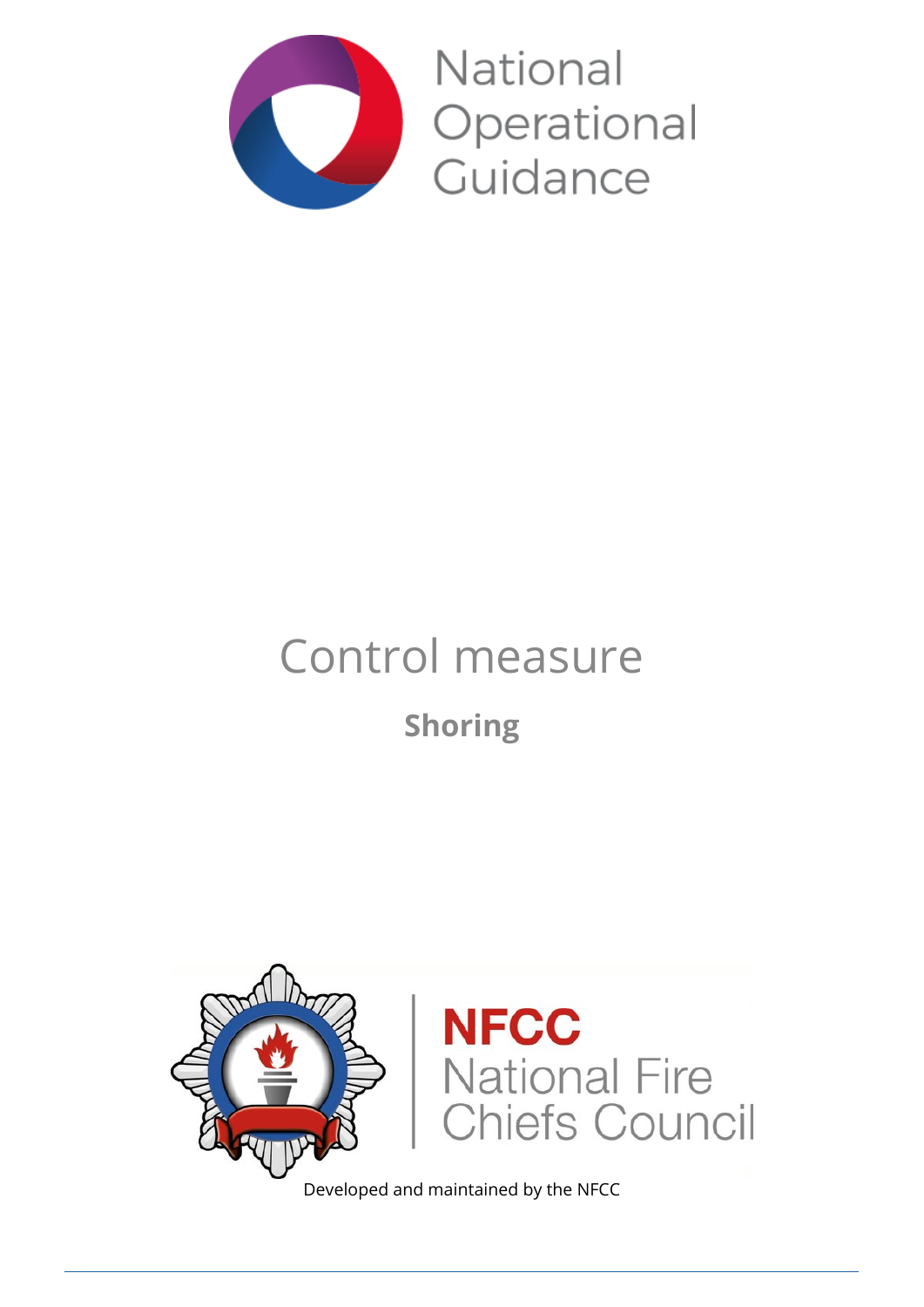



### Contents

|--|--|--|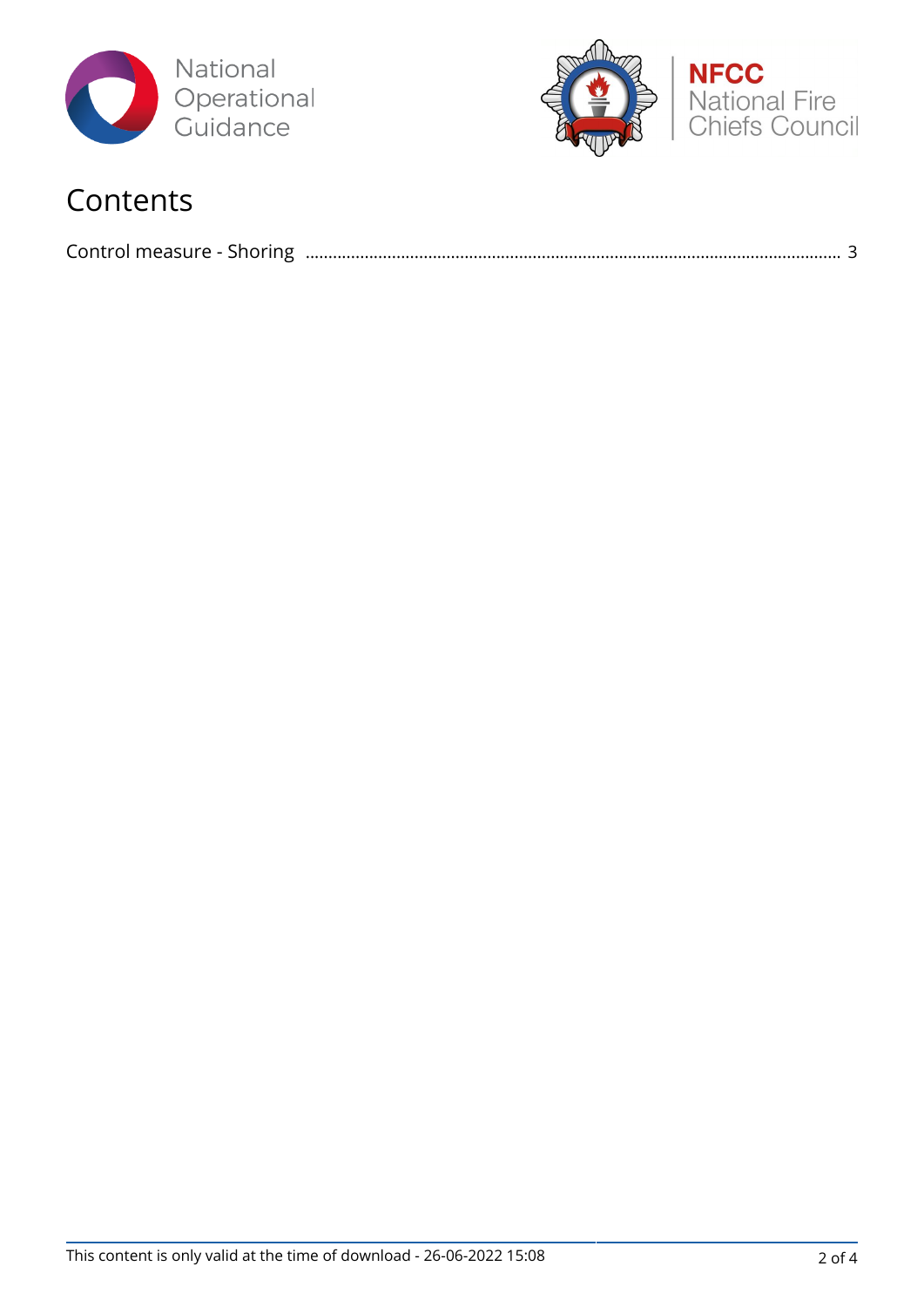



## Control measure - Shoring

#### **Control measure knowledge**

Shoring can be described as temporary support to elements of a structure using metal or timber shoring systems and can be provided by urban search and rescue (USAR) teams.

Shoring provides:

- Temporary stability of structures, objects or debris
- Protection from falling debris, secondary collapse to enable search or rescue operations to proceed
- Support to vertical, horizontal or sloping surfaces

Any shoring operation should be carried out by competent personnel with the appropriate level of knowledge and training, using suitable equipment. The shoring should be continually assessed and monitored throughout the incident.

It may be necessary to use temporary shoring to save life or prevent an incident escalating. However, the equipment immediately available to fire and rescue services, or to urban search and rescue (USAR) teams, may not be of sufficient strength to substitute for excavation support systems.

On-site machinery, vehicles or equipment, such as excavation support systems or materials suitable for use as trench or pit supports, may be available. However, the available equipment may have already failed, requiring a detailed risk assessment prior to further use.

If an excavation support system has been compromised, personnel should seek the advice or assistance of the responsible person or competent person, such as the contractor or a civil engineer.

#### **Strategic actions**

Fire and rescue services should:

Consider providing shoring equipment and materials